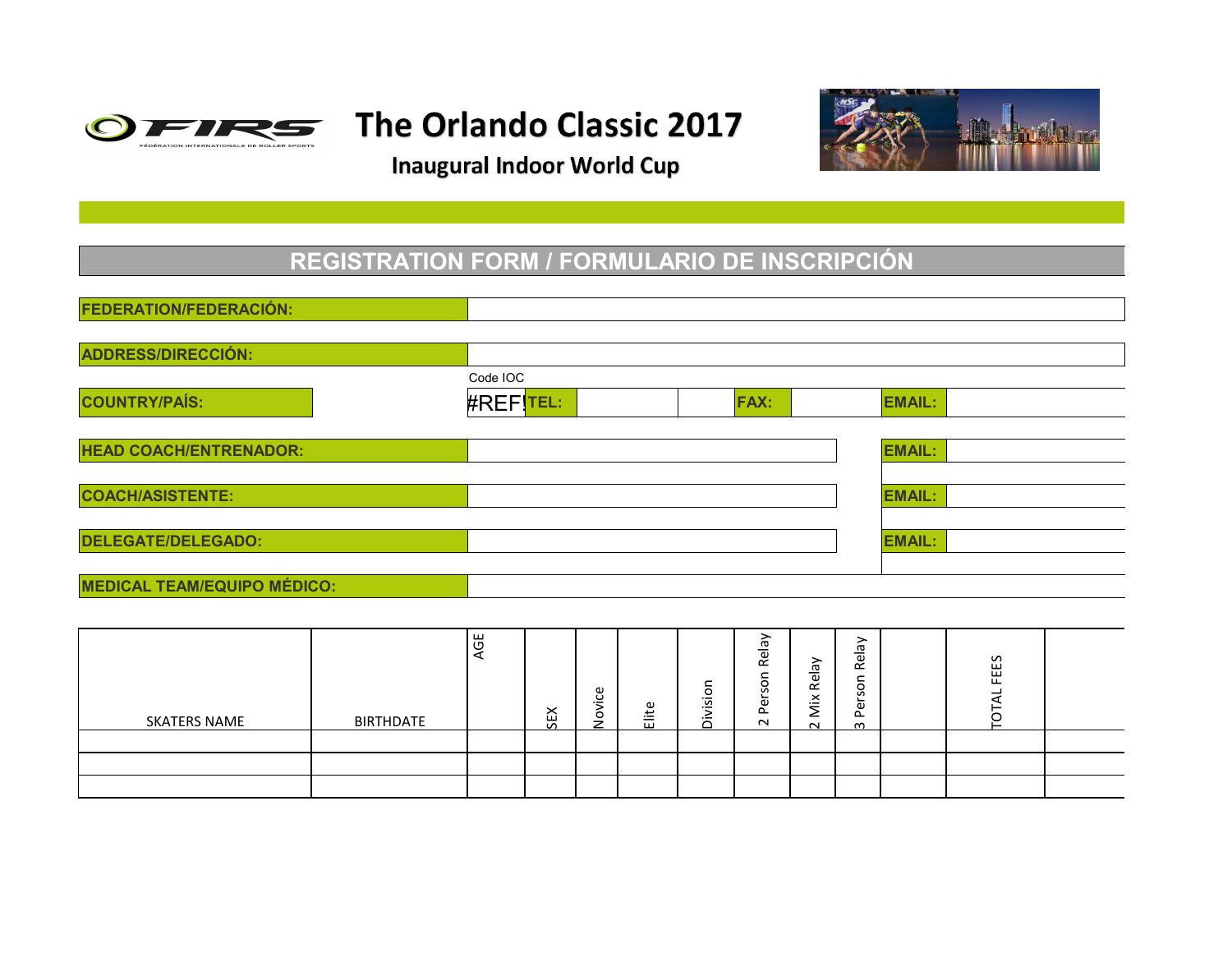| <b>SKATERS NAME</b> | <b>BIRTHDATE</b> | AGE | SEX | Novice | Elite | Division | Person<br>2<br>Relay | 2 Mix Relay | 3 Person<br>Relay | TOTAL FEES |  |
|---------------------|------------------|-----|-----|--------|-------|----------|----------------------|-------------|-------------------|------------|--|
|                     |                  |     |     |        |       |          |                      |             |                   |            |  |
|                     |                  |     |     |        |       |          |                      |             |                   |            |  |
|                     |                  |     |     |        |       |          |                      |             |                   |            |  |
|                     |                  |     |     |        |       |          |                      |             |                   |            |  |
|                     |                  |     |     |        |       |          |                      |             |                   |            |  |
|                     |                  |     |     |        |       |          |                      |             |                   |            |  |
|                     |                  |     |     |        |       |          |                      |             |                   |            |  |
|                     |                  |     |     |        |       |          |                      |             |                   |            |  |
|                     |                  |     |     |        |       |          |                      |             |                   |            |  |
|                     |                  |     |     |        |       |          |                      |             |                   |            |  |
|                     |                  |     |     |        |       |          |                      |             |                   |            |  |
|                     |                  |     |     |        |       |          |                      |             |                   |            |  |
|                     |                  |     |     |        |       |          |                      |             |                   |            |  |
|                     |                  |     |     |        |       |          |                      |             |                   |            |  |
|                     |                  |     |     |        |       |          |                      |             |                   |            |  |
|                     |                  |     |     |        |       |          |                      |             |                   |            |  |
|                     |                  |     |     |        |       |          |                      |             |                   |            |  |
|                     |                  |     |     |        |       |          |                      |             |                   |            |  |
|                     |                  |     |     |        |       |          |                      |             |                   |            |  |
|                     |                  |     |     |        |       |          |                      |             |                   |            |  |
|                     |                  |     |     |        |       |          |                      |             |                   |            |  |
|                     |                  |     |     |        |       |          |                      |             |                   |            |  |
|                     |                  |     |     |        |       |          |                      |             |                   |            |  |
|                     |                  |     |     |        |       |          |                      |             |                   |            |  |
|                     |                  |     |     |        |       |          |                      |             |                   |            |  |
|                     |                  |     |     |        |       |          |                      |             |                   |            |  |
|                     |                  |     |     |        |       |          |                      |             |                   |            |  |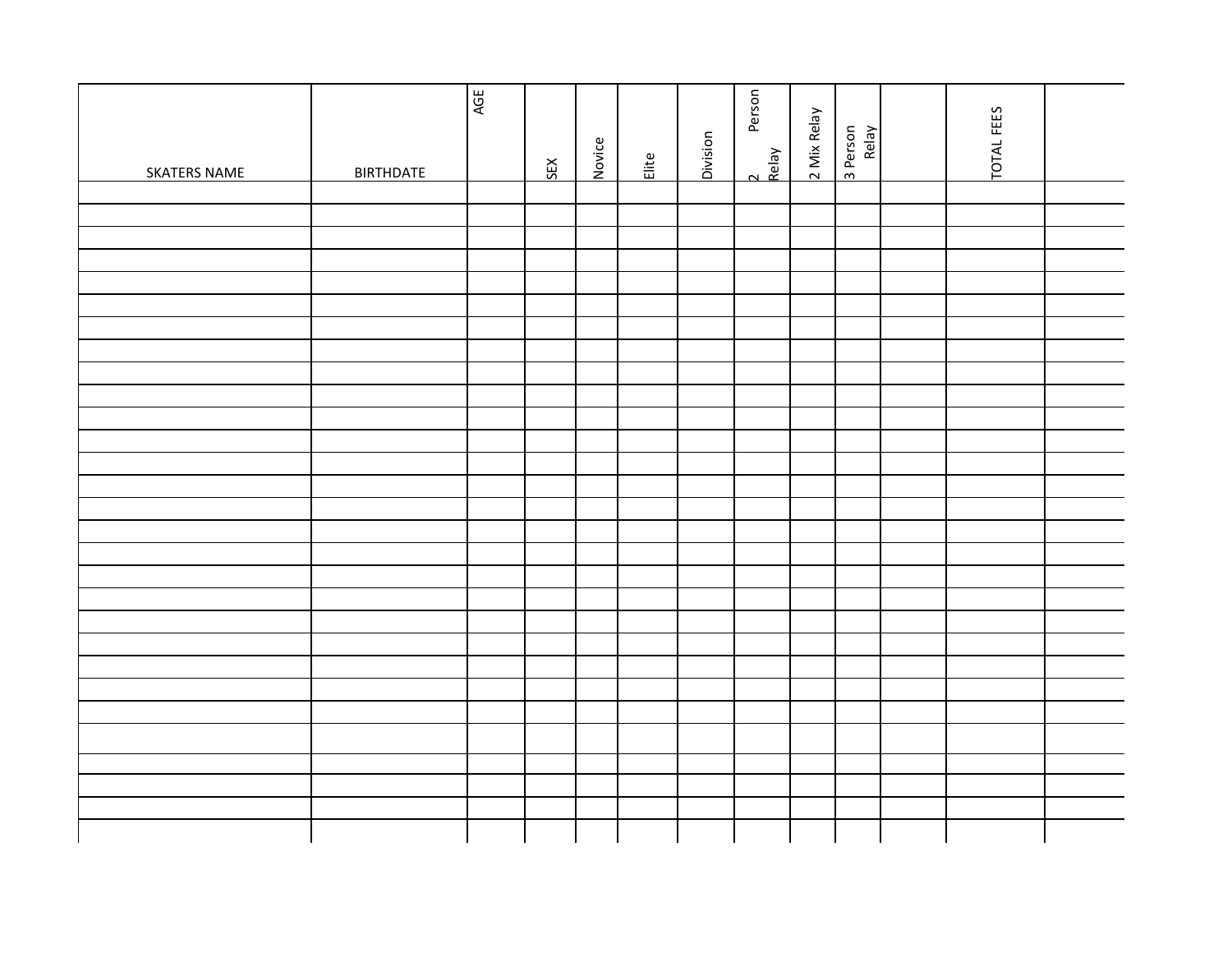### **ELITE RELAYS**

Primary 2 Person & 2 Mix, Elementary 2 Person & 2 Mix, Sophore 2 Person & 2 Mix, Senior 2 Person & 2 Mix, Classic 2 Person & 2 Mix, Master 2 Person & 2 Mix, Veteran 2 Person & 2 Mix



| <b>DIVISION</b> |     | <b>DIVISION</b> |     |
|-----------------|-----|-----------------|-----|
|                 | AGE |                 | AGE |
|                 |     |                 |     |
|                 |     |                 |     |
|                 |     |                 |     |
|                 |     |                 |     |
|                 |     |                 |     |

| <b>DIVISION</b> |     | <b>DIVISION</b> |     |
|-----------------|-----|-----------------|-----|
|                 | AGE |                 | AGE |
|                 |     |                 |     |
|                 |     |                 |     |
|                 |     |                 |     |
|                 |     |                 |     |
|                 |     |                 |     |

| <b>DIVISION</b> |     | <b>DIVISION</b> |     |
|-----------------|-----|-----------------|-----|
|                 | AGE |                 | AGE |
|                 |     |                 |     |
|                 |     |                 |     |
|                 |     |                 |     |
|                 |     |                 |     |
|                 |     |                 |     |

| <b>DIVISION</b> |     | <b>DIVISION</b> |     |
|-----------------|-----|-----------------|-----|
|                 | AGE |                 | AGE |
|                 |     |                 |     |
|                 |     |                 |     |
|                 |     |                 |     |
|                 |     |                 |     |
|                 |     |                 |     |
|                 |     |                 |     |

|     | <b>DIVISION</b> |     |
|-----|-----------------|-----|
| AGE |                 | AGE |
|     |                 |     |
|     |                 |     |
|     |                 |     |
|     |                 |     |
|     |                 |     |

|     | <b>DIVISION</b> |     |
|-----|-----------------|-----|
| AGE |                 | AGE |
|     |                 |     |
|     |                 |     |
|     |                 |     |
|     |                 |     |
|     |                 |     |

|     | <b>DIVISION</b> |     |
|-----|-----------------|-----|
| AGE |                 | AGE |
|     |                 |     |
|     |                 |     |
|     |                 |     |
|     |                 |     |
|     |                 |     |

|     | <b>DIVISION</b> |     |
|-----|-----------------|-----|
| AGE |                 | AGE |
|     |                 |     |
|     |                 |     |
|     |                 |     |
|     |                 |     |
|     |                 |     |

|     | <b>DIVISION</b> |     |
|-----|-----------------|-----|
| AGE |                 | AGE |
|     |                 |     |
|     |                 |     |
|     |                 |     |
|     |                 |     |
|     |                 |     |
|     |                 |     |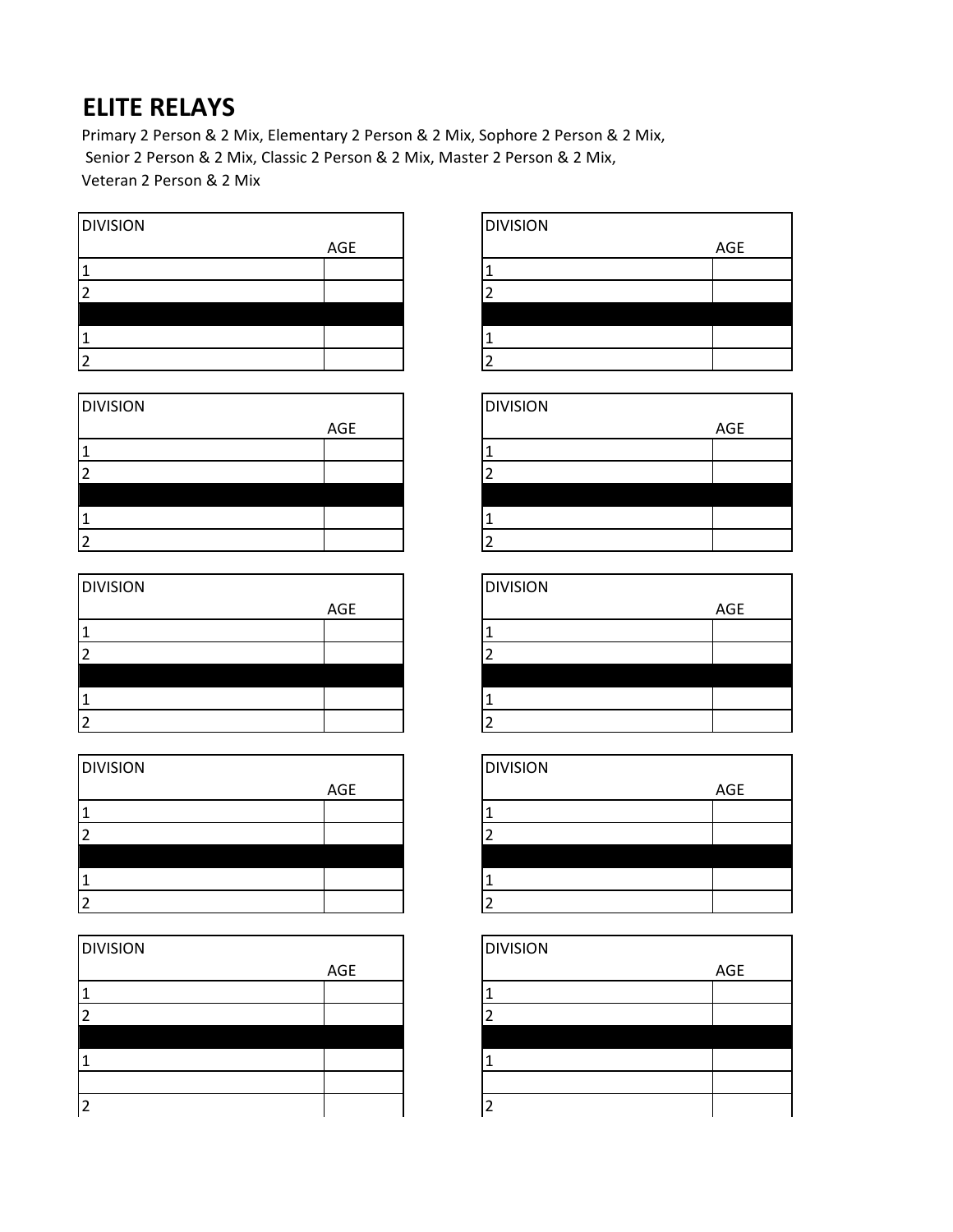#### **NOVICE RELAYS**

Elementary 2 Person & 2 Mix, Sophore 2 Person & 2 Mix, Senior 2 Person & 2 Mix, Classic 2 Person & 2 Mix, Master 2 Person & 2 Mix,

| <b>DIVISION</b> |     | <b>DIVISION</b> |     |
|-----------------|-----|-----------------|-----|
|                 | AGE |                 | AGE |
|                 |     |                 |     |
| ∠               |     |                 |     |
|                 |     |                 |     |
|                 |     |                 |     |
| ∽               |     |                 |     |

| <b>DIVISION</b> |     | <b>DIVISION</b> |     |
|-----------------|-----|-----------------|-----|
|                 | AGE |                 | AGE |
|                 |     |                 |     |
|                 |     |                 |     |
|                 |     |                 |     |
|                 |     |                 |     |
|                 |     |                 |     |

| <b>DIVISION</b> |     | <b>DIVISION</b> |     |
|-----------------|-----|-----------------|-----|
|                 | AGE |                 | AGE |
|                 |     |                 |     |
|                 |     |                 |     |
|                 |     |                 |     |
|                 |     |                 |     |
|                 |     |                 |     |

| <b>DIVISION</b> |     | <b>DIVISION</b> |     |
|-----------------|-----|-----------------|-----|
|                 | AGE |                 | AGE |
|                 |     |                 |     |
|                 |     |                 |     |
|                 |     |                 |     |
|                 |     |                 |     |
|                 |     |                 |     |

| <b>DIVISION</b> |     | <b>DIVISION</b> |     |
|-----------------|-----|-----------------|-----|
|                 | AGE |                 | AGE |
|                 |     |                 |     |
|                 |     |                 |     |
|                 |     |                 |     |
|                 |     |                 |     |
|                 |     |                 |     |

|     | <b>DIVISION</b> |     |
|-----|-----------------|-----|
| AGE |                 | AGE |
|     |                 |     |
|     |                 |     |
|     |                 |     |
|     |                 |     |
|     |                 |     |

|     | <b>DIVISION</b> |     |
|-----|-----------------|-----|
| AGE |                 | AGE |
|     |                 |     |
|     |                 |     |
|     |                 |     |
|     |                 |     |
|     |                 |     |

|     | <b>DIVISION</b> |     |
|-----|-----------------|-----|
| AGE |                 | AGE |
|     |                 |     |
|     |                 |     |
|     |                 |     |
|     |                 |     |
|     |                 |     |

|     | <b>DIVISION</b> |     |
|-----|-----------------|-----|
| AGE |                 | AGE |
|     |                 |     |
|     |                 |     |
|     |                 |     |
|     |                 |     |
|     |                 |     |

|     | <b>DIVISION</b> |     |
|-----|-----------------|-----|
| AGE |                 | AGE |
|     |                 |     |
|     |                 |     |
|     |                 |     |
|     |                 |     |
|     | ∼               |     |